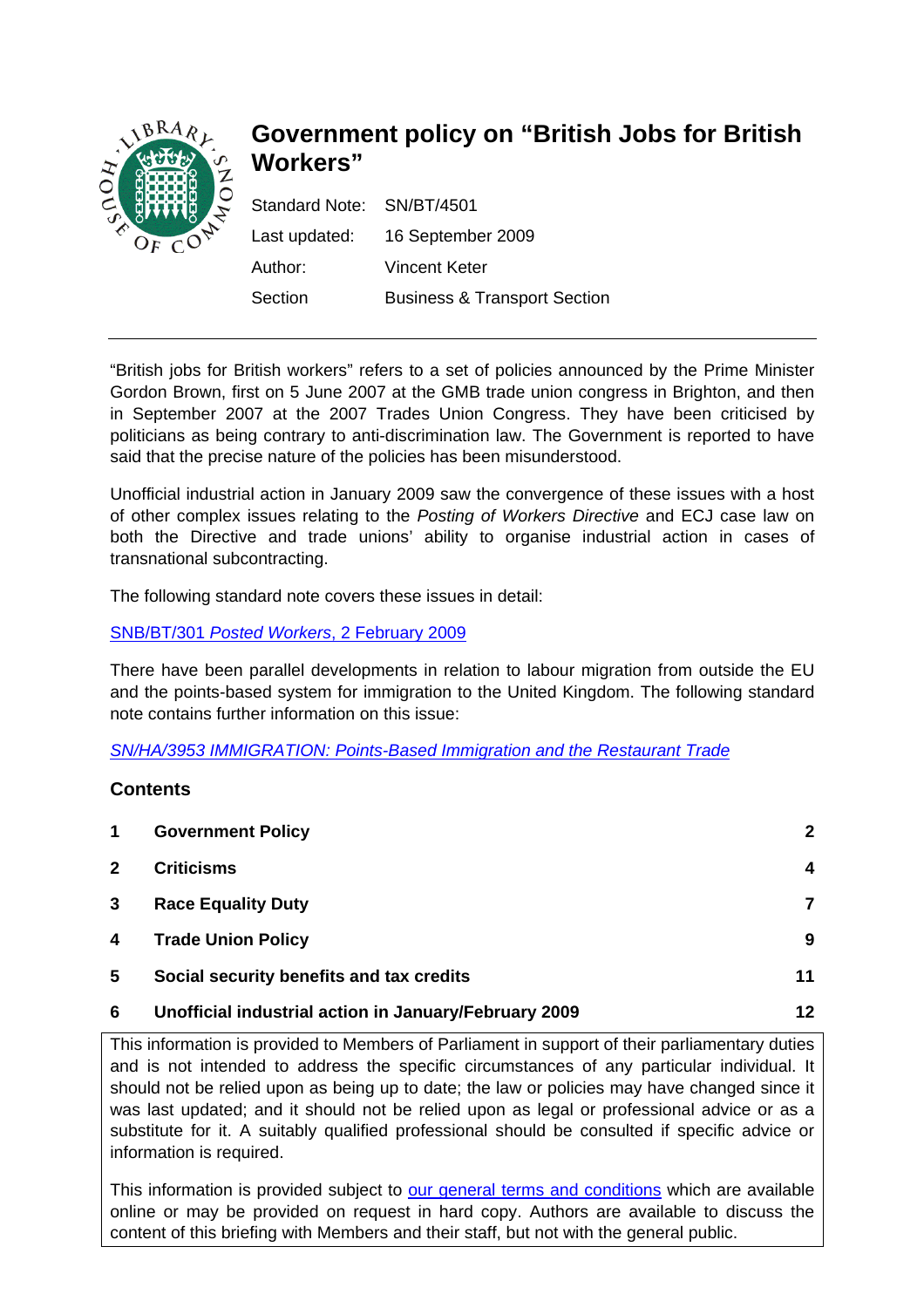### <span id="page-1-0"></span>**1 Government Policy**

When the Prime Minister addressed the Trades Union Congress on 10 September 2007, further to announcements made earlier in June, he promised to find an extra 500,000 "British jobs for British workers". This statement outlined a commitment to training unemployed workers for jobs currently being filled by workers from other countries:

Now today I want to show you how we can respond to globalisation by creating more jobs for British men and women and young people throughout our economy. After I took over this job a few months ago I asked for a study to be done on where the jobs are going to come from in future years. I found that while in the next decade we will need less unskilled jobs, we will need 5 million more skilled jobs.

I want us to be ready and prepared for what is the biggest economic transformation in employment our country will have seen for a 100 years.

Even now today there are greater opportunities. In addition to 29 million jobs in our economy, which is already the highest level of employment in our history, there are even today two-thirds of a million vacancies waiting to be filled, 654,000 in all. Because the vacancies go right across the board in manufacturing, finance, hospitality, healthcare, because the vacancies exist in every region and nation of the country, and because they range across all our skills, our task in the coming months and years is to rapidly match workers needing jobs to the jobs that need workers.

One of the benefits of globalisation is, of course, the benefits we receive in many industries from the skills of workers from around the world, but it is absolutely essential also that British workers receive all the support, the training, and the skills, so that they can share in the benefits of globalisation too.

(…)

We are now ready to take the next big step forward as a country. There are jobs available today for in total 30 million men and women for the first time in our history. If we make the right decisions, we can advance even further and faster to full employment than ever before, with a British job on offer for every British worker.

Today I am proposing, and I have written to Brendan, the General Secretary, about this, that we work together to fast-track British workers into jobs we know exist and we work together to implement radically five practical changes that between them will yield half a million jobs. $<sup>1</sup>$  $<sup>1</sup>$  $<sup>1</sup>$ </sup>

At the Labour Party Conference in 2007 this was repeated in the following terms:

As we set out on the next stage of our journey this is our vision: Britain leading the global economy - by our skills and creativity, by our enterprise and flexibility, by our investment in transport and infrastructure - a world leader in science; a world leader in financial and business services; a world leader in energy and the environment from nuclear to renewables; a world leader in the creative industries; and yes - modern manufacturing too - drawing on the talents of all to create British jobs for British workers.<sup>[2](#page-1-2)</sup>

<span id="page-1-1"></span><sup>1</sup> TUC, *[Speech by the Prime Minister Gordon Brown to TUC Congress](http://www.tuc.org.uk/congress/tuc-13692-f0.cfm)*, 10 September 2007

<span id="page-1-2"></span><sup>2</sup> [Gordon Brown's Labour conference speech](http://www.24dash.com/news/Central_Government/2007-09-24-Gordon-Brown-s-Labour-conference-speech-in-full), 24 September 2007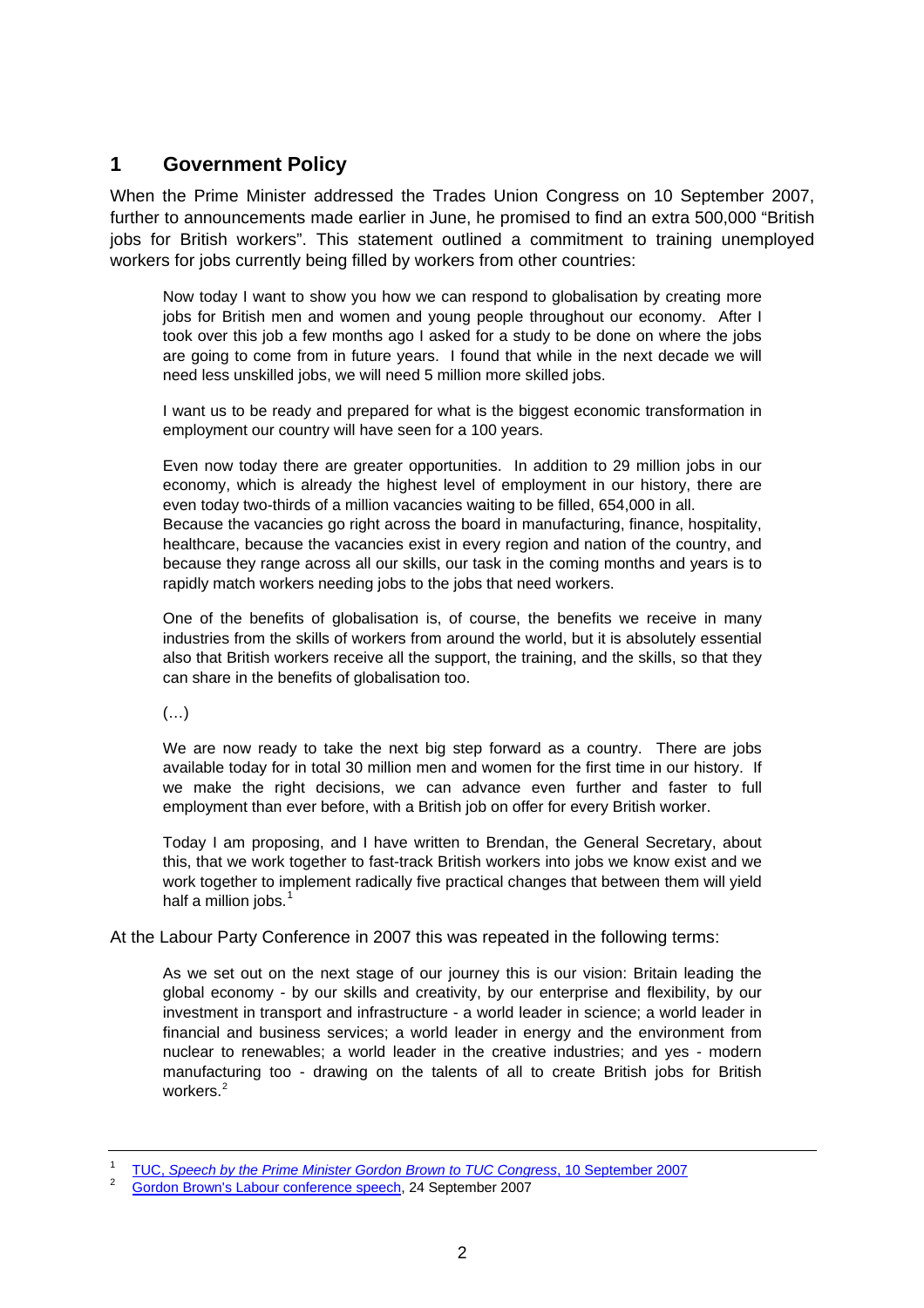These statements have been elaborated in various press reports which included statements from government sources. They also refer to the scheme announced by the Home Secretary that will require migrant workers from outside the European Union to pass English language tests before being allowed to work in the UK. This will extend the language requirements currently imposed on highly-skilled migrants from outside the EU to cover skilled migrants, and possibly low-skilled workers.

There are also plans to expand an "Employment Partnership" scheme linking major employers with local Jobcentre Plus offices. The Government intends to form more of these partnerships with all the major industries to help British workers access available jobs. These will involve the retail, hotels, hospitality and security sectors, as well as the Olympic Delivery Authority. An article in Personnel Today provided further details:<sup>[3](#page-2-0)</sup>

A Downing Street spokesman said: "The prime minister believes that, with jobs today available for more than 30 million people in the country, we can - if we make the right decisions - advance closer to full employment than ever before in our history, so that there is a British job for every British worker.

"That is why he has been working with [work and pensions secretary] Peter Hain and [chancellor] Alistair Darling to bring forward a package of measures to fast-track British workers into the vacancies available in the economy."

Also included in the measures are plans to fast-track lone parents back into work, and offer young people who left school this summer a guarantee of a place on a preapprenticeship course or in college by the end of September.

The spokesman added: "In total, the government believes that if we are able to implement all of these measures, an extra 500,000 British jobs could be created for British workers."

An article in the Guardian also gave specific information:

Ministers are planning three measures to encourage employers to offer jobs to these three groups: a £400 training allowance to train up new recruits from this fast-track programme; extending the guarantee of lone parents' benefits from the current first 15 days of work up to the first six weeks; and offering those finding work a back-to-work credit of £[4](#page-2-1)0 a week, rising to £60 a week in London. $4$ 

Local Employment Partnerships were introduced in Budget 2007.<sup>[5](#page-2-2)</sup> An example of one such agreement with Asda, B & Q, Marks & Spencer, Sainsbury's and Tesco Express sets out the following measures intended to help long term benefit claimants back into the labour market:

• Offering 2-4 week Work Trials to a given number (determined by the employer) of local benefit claimants;

• Offering a target number of places for New Deal participants wishing to participate in the Subsidized Employment option, or wishing to take up work experience or work placement;

• Working with Jobcentre Plus and the Learning and Skills Council on the design of pre-employment training to ensure that it is relevant to employers' needs, and agree,

<span id="page-2-1"></span>4 ["Brown plans new migrant controls to get unskilled Britons back to work",](http://politics.guardian.co.uk/homeaffairs/story/0,,2165888,00.html) *The Guardian*, 10 September 2007

<span id="page-2-0"></span><sup>3</sup> [Gordon Brown to reveal plans at TUC Congress to create 500,000 new jobs for British workers,](http://www.personneltoday.com/Articles/2007/09/10/42261/gordon-brown-to-reveal-plans-at-tuc-congress-to-create-500000-new-jobs-for-british.html) *Personnel Today*[, 10 September 2007](http://www.personneltoday.com/Articles/2007/09/10/42261/gordon-brown-to-reveal-plans-at-tuc-congress-to-create-500000-new-jobs-for-british.html)

<span id="page-2-2"></span><sup>5</sup> [Budget 2007, Press Notice PN1, 21 March 2007](http://www.hm-treasury.gov.uk/budget/budget_07/press_notices/bud_bud07_press01.cfm)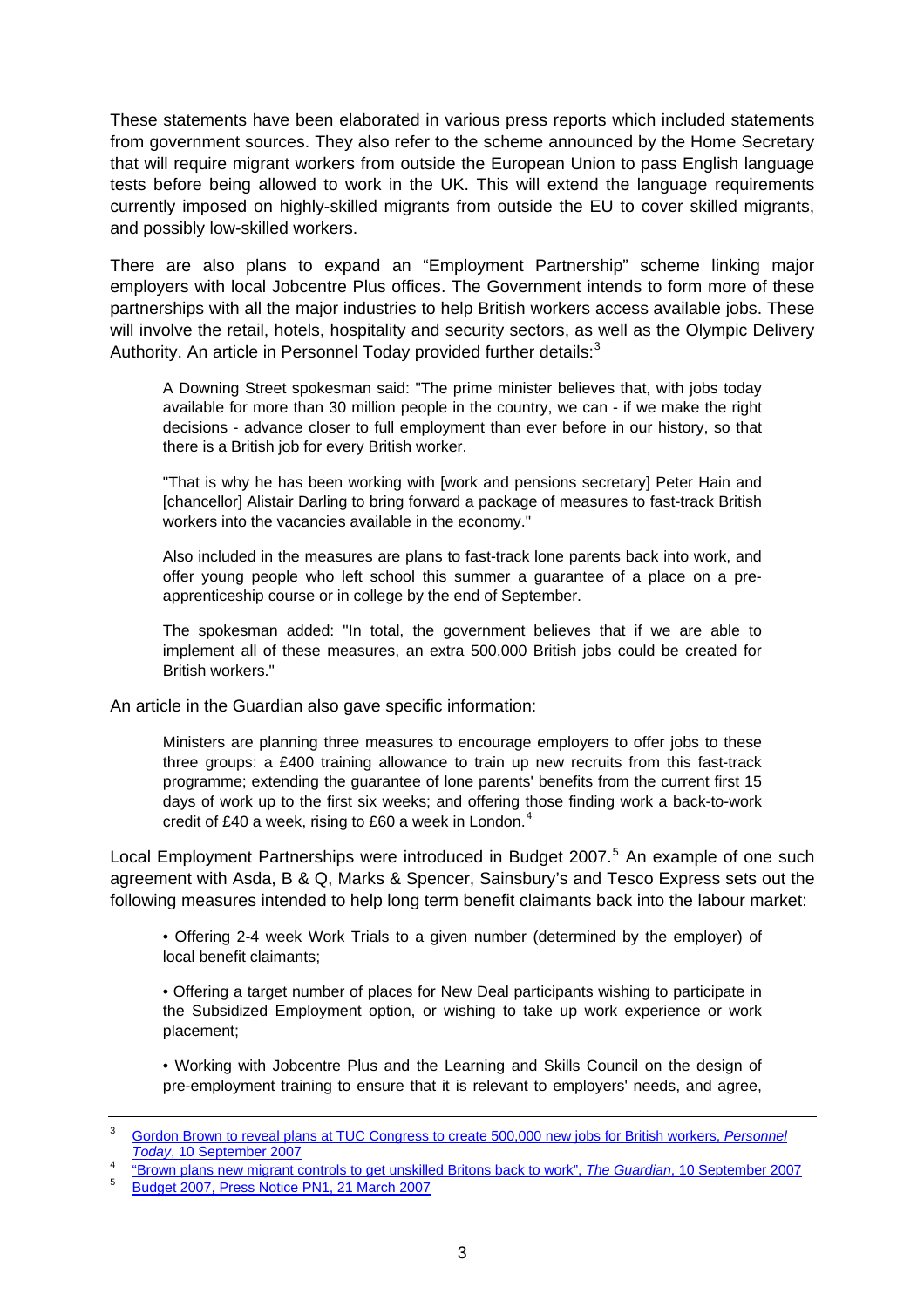<span id="page-3-0"></span>when hiring, to guarantee interviews or jobs to local benefit claimants who complete this training;

• Encourage their employees to volunteer to provide one-to-one mentoring for longterm benefit claimants to help prepare them for work;

• Review their application processes to ensure that local benefit claimants are not inadvertently excluded by, for example, requirements for qualifications, or overly complicated procedures.<sup>[6](#page-3-1)</sup>

### **2 Criticisms**

Since June there have been a number of criticisms of "British jobs for British workers" in the press and Parliament. The main arguments may be summarised as follows:

- Employment discrimination based on nationality is covered by European law and the *Race Relations Act 1976*
- Some employers may interpret the phrase "British jobs for British workers" as general government encouragement for discriminatory employment policies designed to privilege British job seekers over other people entitled to seek work in this country
- The phrase echoes the general employment policies of the British National Party and the National Front and may unintentionally benefit those parties

In the Debate on the Address on 6 November 2007, the Leader of the Opposition, The Rt Hon David Cameron MP criticised the Government's policy and referred to further statements by the Secretary of State for Work and Pensions, The Rt Hon Peter Hain MP:

If we want just one example of the absolute bankruptcy of this Government, let us take the slogan that the Prime Minister wheels out every week: British jobs for British workers. Yes, if only he could see how embarrassed his Labour MPs are, how they shudder when he utters those words. I have done a bit of work on this little slogan of the Prime Minister's. The Secretary of State for Work and Pensions told us that there should be no doubt. It is, he said,

"explicitly a British jobs for British people campaign".

We asked the House of Commons Library, and it said:

"There is apparently nothing in the detail of the proposals to suggest that foreign nationals will be excluded from any of the initiatives if they happen to live in the area where the locally based schemes operate."

So there we have it: the reality is that the Prime Minister has no intention of providing British jobs for British workers, because he knows that it would be illegal under EU law. His proposals will not help British people working in Britain any more than they will help Italian people working in Britain or Polish people working in Britain. That is the truth about British jobs for British workers. I did a bit more research to find out where he got his slogans from: he borrowed one off the National Front; he borrowed another off the British National party. Where was his moral compass when he was doing that?<sup>[7](#page-3-2)</sup>

<span id="page-3-1"></span><sup>6</sup> [Jobcentre Plus, Local Employment Partnership with Asda, B & Q, Marks & Spencer, Sainsbury's and Tesco](http://www.jobcentreplus.gov.uk/JCP/stellent/groups/jcp/documents/websitecontent/dev_014768.pdf)  [express,](http://www.jobcentreplus.gov.uk/JCP/stellent/groups/jcp/documents/websitecontent/dev_014768.pdf) pdf document

<span id="page-3-2"></span>[HC Deb 6 November 2007 c22](http://www.publications.parliament.uk/pa/cm200708/cmhansrd/cm071106/debtext/71106-0004.htm)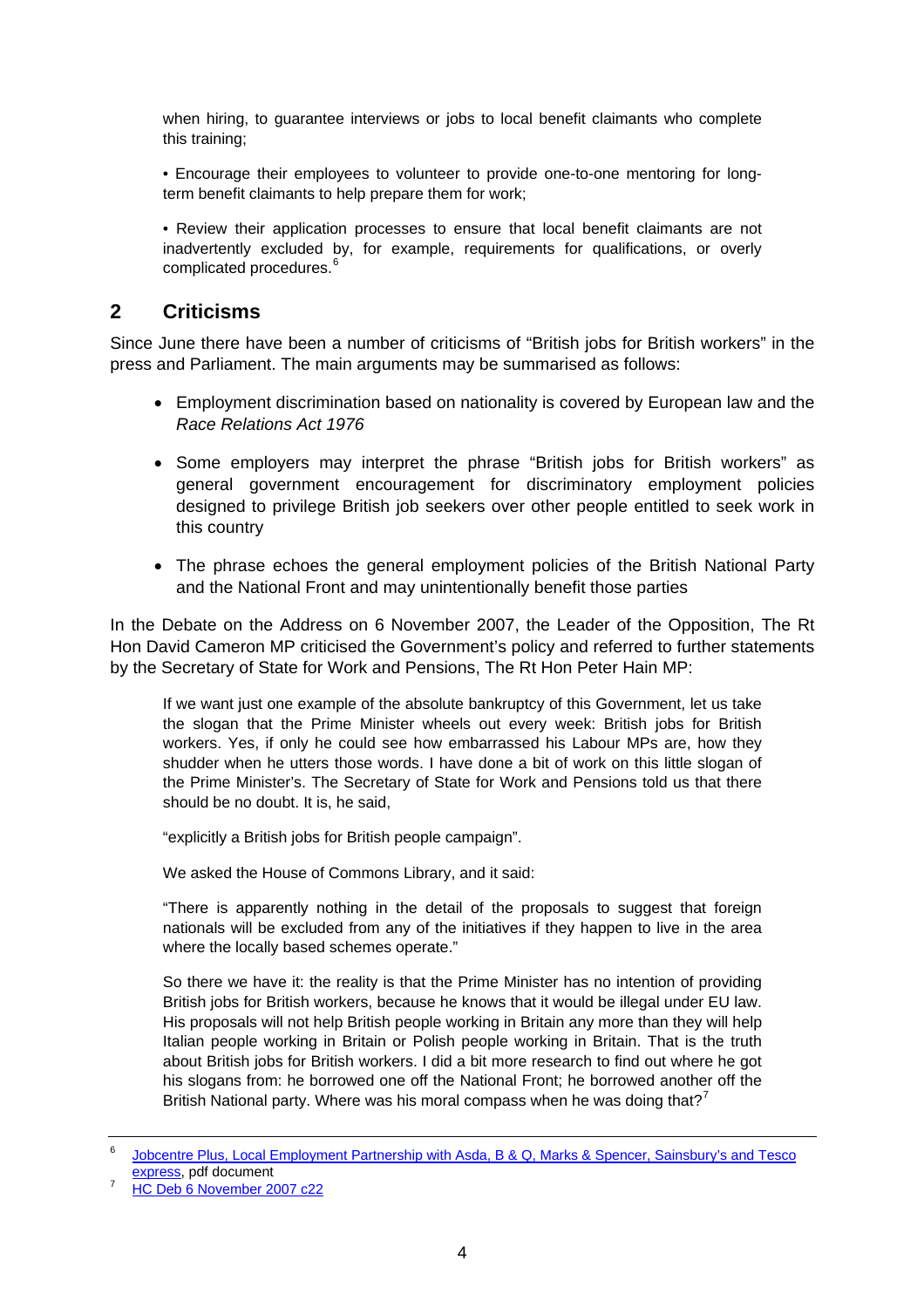Keith Vaz MP also raised concerns in an adjournment debate on labour migration from the EU accession states, Bulgaria and Romania:

There has also been talk recently of the importance of British jobs for British people. I worry about that statement. It lacks credible arguments, and some have suggested that it appears to amount to little more than employment apartheid. It assumes that foreign workers are somehow stealing jobs from United Kingdom workers, an idea for which there is absolutely no evidence. It also raises the question: how do we ensure that jobs are going to British people and what do we classify as British? If someone has another citizenship but they have indefinite leave to remain in the UK, they have a right to work.

Hopes are falsely raised whenever "British jobs" are mentioned. Every position that is filled will require justification and an account kept of how many British jobs there are. The fact is that, in this country, over the past century, we have entered into many agreements with European and Commonwealth countries, which means that we are obligated under treaties, rightly, to give jobs to people who are not British, based on merit.

I am still shocked at the way in which we reversed our position on the highly skilled migrant workers programme. There are Indian and other citizens who came to this country to work hard and to help our economy, and they have been treated very badly.

 $[\ldots]$ 

I believe that another reason why the Government have decided to do that [retain restriction] is the general fear about the number of people who came in under the A8 and A2 accession rules, which, of course, is the subject of this debate. It is shocking that, in this day and age, it is acceptable in some quarters to criticise someone on the basis of the country they came from. Any talk of British work for British people will serve only to worsen the situation.

There is also, in dealing with the issue of the Romanians' and Bulgarians' restrictions, the issue of the number of British citizens who are working abroad. In 2006 EUROSTAT estimated that around 800,000 British citizens were working in the EU, outside the UK, some in Romania and Bulgaria. That is only 300,000 people fewer than the 1.1 million foreign workers in the UK and that figure does not include British workers based further afield, figures on which are not available. That serves to demonstrate not only that Britain benefits from migrants working in the UK, but that British people benefit from the agreements that allow that to happen, as it means that there is free movement of labour. The EU and the free movement of labour within it enriches our country and our citizens. It is something that we can be proud of and celebrate.<sup>[8](#page-4-0)</sup>

### **1.1 European Law**

The proposals on "British jobs for British workers" appear to specifically involve:

- Work Trials
- Work experience
- Vocational training
- Mentoring schemes

<span id="page-4-0"></span><sup>8</sup> [HC Deb 6 November 2007 c124](http://www.publications.parliament.uk/pa/cm200708/cmhansrd/cm071106/debtext/07110632000072)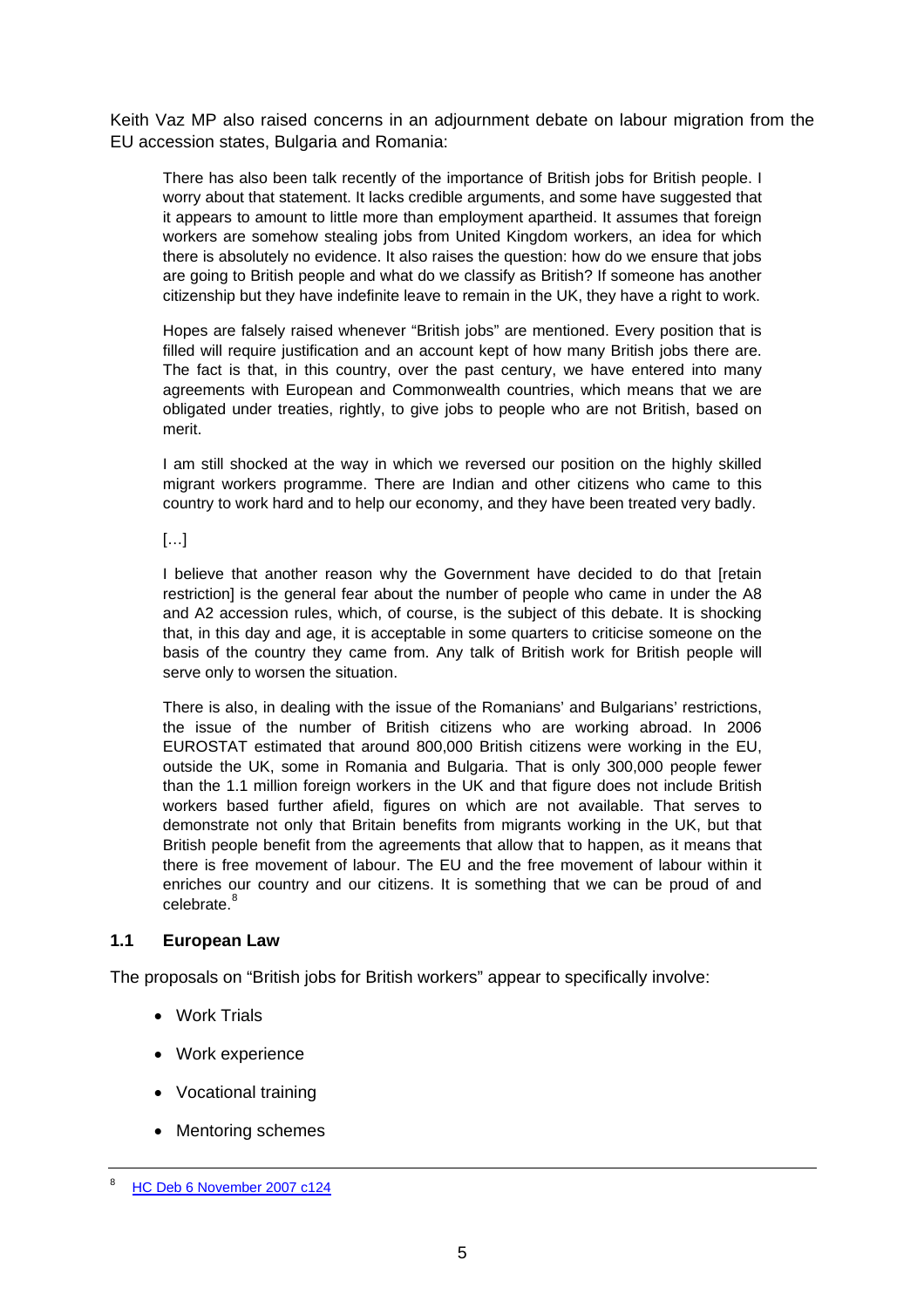- Lone parents' benefits
- Back to work benefits

The question is to what extent these arrangements represent a specific benefit to British nationals as opposed to people from other countries?

The principle of free movement and non-discrimination on the grounds of nationality is set out in Article 39 of the consolidated version of the *EC Treaty*. [9](#page-5-0) These rights are directly effective by individuals against Members States. There are various EC regulations and directives in force under this treaty provision. In particular, Directive 2004/38 contains provisions on access to employment and equal treatment.<sup>[10](#page-5-1)</sup> Article 24 of the Directive sets out the principle of equal treatment:

#### **Equal treatment**

1. Subject to such specific provisions as are expressly provided for in the Treaty and secondary law, all Union citizens residing on the basis of this Directive in the territory of the host Member State shall enjoy equal treatment with the nationals of that Member State within the scope of the Treaty. The benefit of this right shall be extended to family members who are not nationals of a Member State and who have the right of residence or permanent residence.

2. By way of derogation from paragraph 1, the host Member State shall not be obliged to confer entitlement to social assistance during the first three months of residence or, where appropriate, the longer period provided for in Article 14(4)(b), nor shall it be obliged, prior to acquisition of the right of permanent residence, to grant maintenance aid for studies, including vocational training, consisting in student grants or student loans to persons other than workers, self-employed persons, persons who retain such status and members of their families.

Vocational training, tax and "social advantages" are also covered by the principle of equal treatment. The fact that the principle of equal treatment is "subject to such specific provisions as are expressly provided for in the Treaty and secondary law" would allow derogations on the grounds of public policy, public security, public health, and employment in the public service.<sup>[11](#page-5-2)</sup> Both direct and indirect discrimination against migrant workers from the EU is prohibited. So are measures that "substantially impede market access". Direct discrimination would, for example, be the limitation of provision of private security to private security firms employing only domestic nationals.<sup>[12](#page-5-3)</sup>

Indirect discrimination focuses on the effect of a measure and whether it would have a greater impact or impose a greater burden on nationals of other Member States. Such measures may be apparently neutral in terms of nationality. They would be unlawful unless objectively justified. Taking the example of the Local Employment Partnerships, claims of indirect discrimination could arise if the effect of these was to encourage employers to employ less migrant workers and more people on benefits, who by virtue of the rules on benefit entitlement (see below) might be more likely to be British than in the wider labour market. This would very much depend on the facts of a given case, also taking into account

<sup>9</sup> [EC Treaty \(consolidated version\) 2002](http://europa.eu.int/eur-lex/lex/en/treaties/dat/12002E/htm/C_2002325EN.003301.html)

<span id="page-5-1"></span><span id="page-5-0"></span><sup>10</sup> [Directive 2004/38/EC of the European Parliament and of the Council of 29 April 2004 on the right of citizens of](http://eur-lex.europa.eu/LexUriServ/site/en/oj/2004/l_158/l_15820040430en00770123.pdf)  [the Union and their family members to move and reside freely within the territory of the Member States](http://eur-lex.europa.eu/LexUriServ/site/en/oj/2004/l_158/l_15820040430en00770123.pdf)

<span id="page-5-2"></span><sup>&</sup>lt;sup>11</sup> Barnard, Catherine, *EC Employment Law* (3<sup>rd</sup> Ed.) Oxford University Press, 2006, p187<br><sup>12</sup> As was found by the ECJ in Case C-283/99 *Commission v Italy* [2001] ECR I-4363

<span id="page-5-3"></span>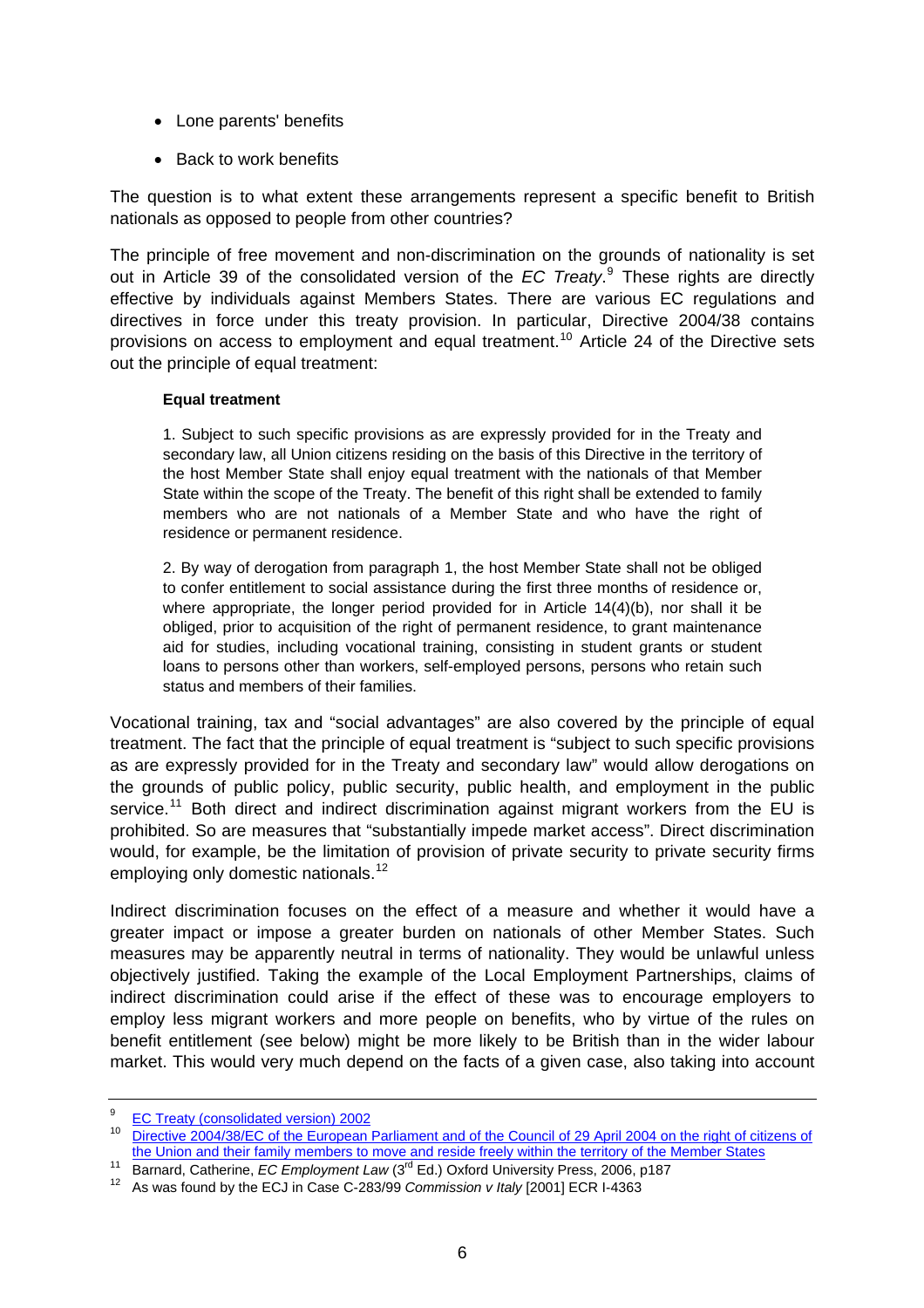<span id="page-6-0"></span>permitted derogations and whether the specific provisions were objectively justified. Helping long-term benefit claimants back into employment might be asserted as such a justification.

The measures proposed by the government will potentially benefit more British nationals than foreign EU nationals simply by virtue of the fact that there are more British people in the UK. This would not of itself be discrimination. But there is nothing in the detail of the proposals to suggest that foreign nationals will be specifically excluded from any of the initiatives if they happen to live in the area where the locally based schemes operate or number among the target group of national schemes or benefits. If there were such specific provisions excluding people on grounds of nationality they would probably be caught by antidiscrimination law.

## **3 Race Equality Duty**

An article in Personnel Today on 11 June 2007 reported on some of the responses to the Prime Minister's announcement to the GMB congress on 5 June:

Confusion and anger surround prime minister designate Gordon Brown's much publicised promise to create hundreds of thousands of jobs for British people.

Employers groups have admitted they do not know how the jobs will be allocated, and the Commission for Racial Equality (CRE) has received complaints that the proposals are racist.

Brown boasted to delegates at the GMB union's annual congress in Brighton last week that he had secured deals with retailers and Olympic bosses.

"I want to ensure that the jobs available in Britain are available for British workers who are looking for jobs," he said.

The British Retail Consortium said Brown was referring to Local Employment Partnerships, where long-term unemployed people were given help applying for jobs. However, migrant workers can also secure jobs through this scheme.

The Olympic Delivery Authority pointed to its Boost scheme, which allows residents in the five host London boroughs for the Games to receive support to apply for job vacancies. But there is nothing to ensure British passport holders secure jobs via this route.

Civil rights group Liberty & Law has written to the CRE, asking for an investigation into the policy to ensure it was not designed to give British jobseekers privileges over others entitled to work in the UK.<sup>[13](#page-6-1)</sup>

The complaints made in June to the  $CRE<sup>14</sup>$  $CRE<sup>14</sup>$  $CRE<sup>14</sup>$ , referred to in the above article, were based on the provisions of the *Race Relations Act 1976* (as amended).[15](#page-6-3) It is unlawful for a person to discriminate on racial grounds against another person in employment or the provisions of goods and services. The law defines racial grounds as including race, colour, nationality or ethnic or national origins.

<span id="page-6-1"></span><sup>13</sup> Personnel Today, *[Gordon Brown's pledge to create hundreds of thousands of 'jobs for Brits' causes concern](http://www.personneltoday.com/articles/2007/06/11/41043/gordon-browns-pledge-to-create-hundreds-of-thousands-of-jobs-for-brits-causes-concern.html)*,

<span id="page-6-2"></span><sup>11</sup> June 2007<br><sup>14</sup> The Commission for Racial Equality (CRE) closed in October 2007 and was replaced by a new unified commission covering all the equality strands: The Equality and Human Rights Commission.<br><sup>15</sup> [Liberty & Law, 7 June 2007](http://www.libertyandlaw.co.uk/page.php?domain_name=libertyandlaw.co.uk&viewpage=news)

<span id="page-6-3"></span>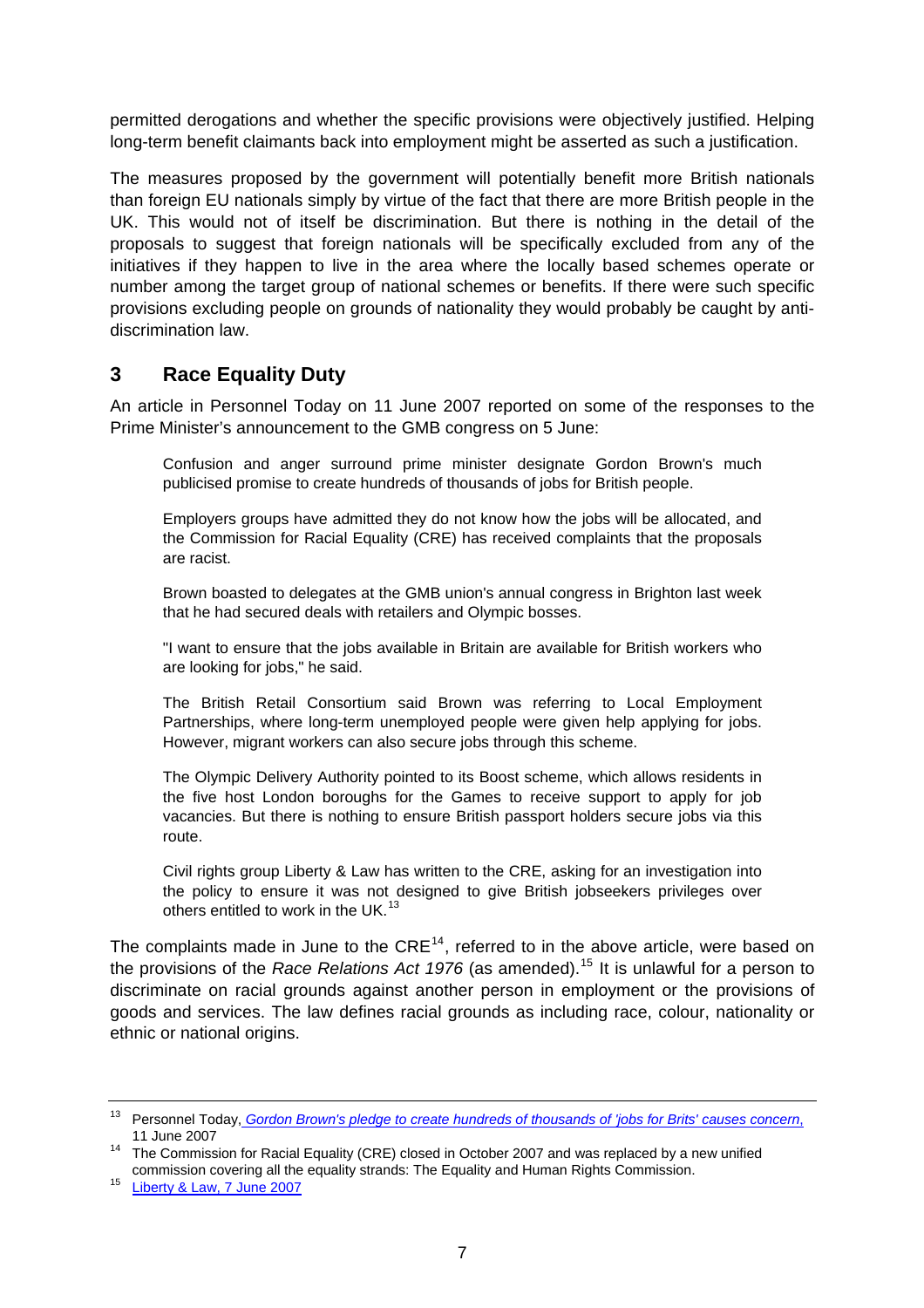There are a set of duties on various public authorities to promote race equality referred to as the "race equality duty". This includes the general statutory duty under section 71(1) of the *Race Relations Act 1976*, as amended by the *Race Relations (Amendment) Act 2000* and the various specific duties (including the employment duty) that were introduced by way of statutory instruments. The general statutory duty is as follows:

#### **71 Specified authorities: general statutory duty**

(1) Every body or other person specified in Schedule 1A or of a description falling within that Schedule shall, in carrying out its functions, have due regard to the need-

(a) to eliminate unlawful racial discrimination; and

(b) to promote equality of opportunity and good relations between persons of different racial groups.

(2) The Secretary of State may by order impose, on such persons falling within Schedule 1A as he considers appropriate, such duties as he considers appropriate for the purpose of ensuring the better performance by those persons of their duties under subsection (1).

(3) An order under subsection (2)—

(a) may be made in relation to a particular person falling within Schedule 1A, any description of persons falling within that Schedule or every person falling within that Schedule;

(b) may make different provision for different purposes.

(4) Before making an order under subsection (2), the Secretary of State shall consult the Commission.

(5) The Secretary of State may by order amend Schedule 1A; but no such order may extend the application of this section unless the Secretary of State considers that the extension relates to a person who exercises functions of a public nature.

(6) An order under subsection (2) or (5) may contain such incidental, supplementary or consequential provision as the Secretary of State considers appropriate (including provision amending or repealing provision made by or under this Act or any other enactment).

(7) This section is subject to section 71A and 71B and is without prejudice to the obligation of any person to comply with any other provision of this Act.

#### **71A General statutory duty: special cases**

(1) In relation to the carrying out of immigration and nationality functions (within the meaning of section 19D(1)), section 71(1)(b) has effect with the omission of the words "equality of opportunity and".

(2) Where an entry in Schedule 1A is limited to a person in a particular capacity, section 71(1) does not apply to that person in any other capacity.

(3) Where an entry in Schedule 1A is limited to particular functions of a person, section 71(1) does not apply to that person in relation to any other functions.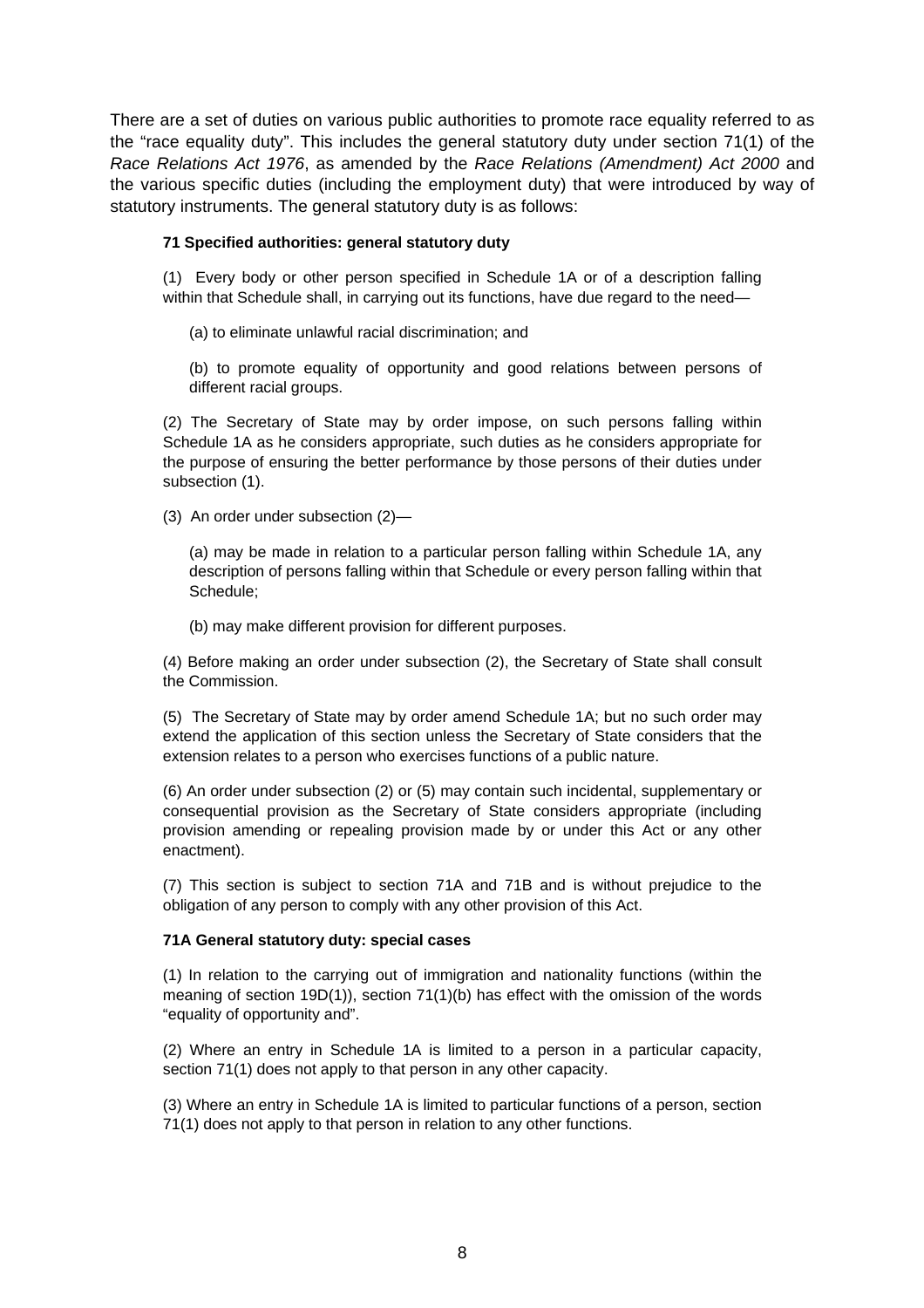<span id="page-8-0"></span>The general duty applies to bodies and other persons listed in Schedule 1A of the *Race Relations (Amendment) Act 2000*. Paragraph 1 of Schedule 1A provides that Ministers of the Crown and government departments are subject to the general statutory duty:

- (1) A Minister of the Crown or government department.
- (2) Sub-paragraph (1) does not include the Security Service, the Intelligence Service or the Government Communications Headquarters.

The Equality and Human Rights Commission explain the enforcement of the race equality duty as follows:

The race equality duty is a statutory duty and therefore failure to comply can result in legal enforcement action.

#### **Complying with the general duty**

If a public authority does not meet the general duty, its actions (or failure to act) can be challenged in a High Court (or Court of Session in Scotland) for judicial review. A claim for judicial review can be made by one or more people with an interest in the matter, or the Commission. The Commission can also use its powers of formal investigation to enforce the general duty. If the Commission has sufficient information and belief that unlawful discrimination is taking place, it can mount a formal investigation into the relevant actions of a named body. At the end of the formal investigation process, a finding of discrimination can be made and the Commission can serve a non-discrimination notice on the named body.

#### **Complying with the specific duties**

If a public authority does not meet any of its specific duties it could face enforcement action by the Commission under section 71D of the amended Race Relations Act.<sup>[16](#page-8-1)</sup>

### **4 Trade Union Policy**

Broadly, trade unions appear to welcome migrant workers. The TUC website has a dedicated section on migration.<sup>[17](#page-8-2)</sup> It has also produced a leaflet for people coming to work in the UK giving information about their legal rights to work.<sup>[18](#page-8-3)</sup> On 10 September the TUC issued a press notice to accompany its *2007 Equality Audit,* which it states "highlighted a major recruitment drive for migrant workers across the trade union movement, reflecting unions' rapid response to the changing make-up of the labour market."<sup>[19](#page-8-4)</sup>

At the Trades Union Congress (TUC) Black Worker's Conference 2007 a motion, by the union Community, was carried unanimously to encourage migrant workers to join UK unions. This motion was seconded by ASLEF, they said:

Chair, Conference, ASLEF fully supports Community in their intent to win the right to work for asylum seekers and economic migrants in the UK. Not only does this make sound economic sense, but it removes the burden of supporting migrants from UK tax payers and allows people to live in dignity and to use their inherent skills and abilities.

<span id="page-8-1"></span><sup>&</sup>lt;sup>16</sup> Equality and Human Rights Commission, **Race equality duty: Compliance and enforcement** <sup>17</sup> TUC website: section on migration

<span id="page-8-4"></span><span id="page-8-3"></span><span id="page-8-2"></span><sup>&</sup>lt;sup>18</sup> TUC website: *seaflet on employment rights* 18 *Tucks on major recruitment drive for migrant workers*, 10<br><sup>19</sup> TUC Equality Audit 200<u>7</u>, and *TUC, <u>[Unions embark on major recruitment drive for migrant workers](http://www.tuc.org.uk/equality/tuc-13693-f0.cfm)</u>, 10* September 2007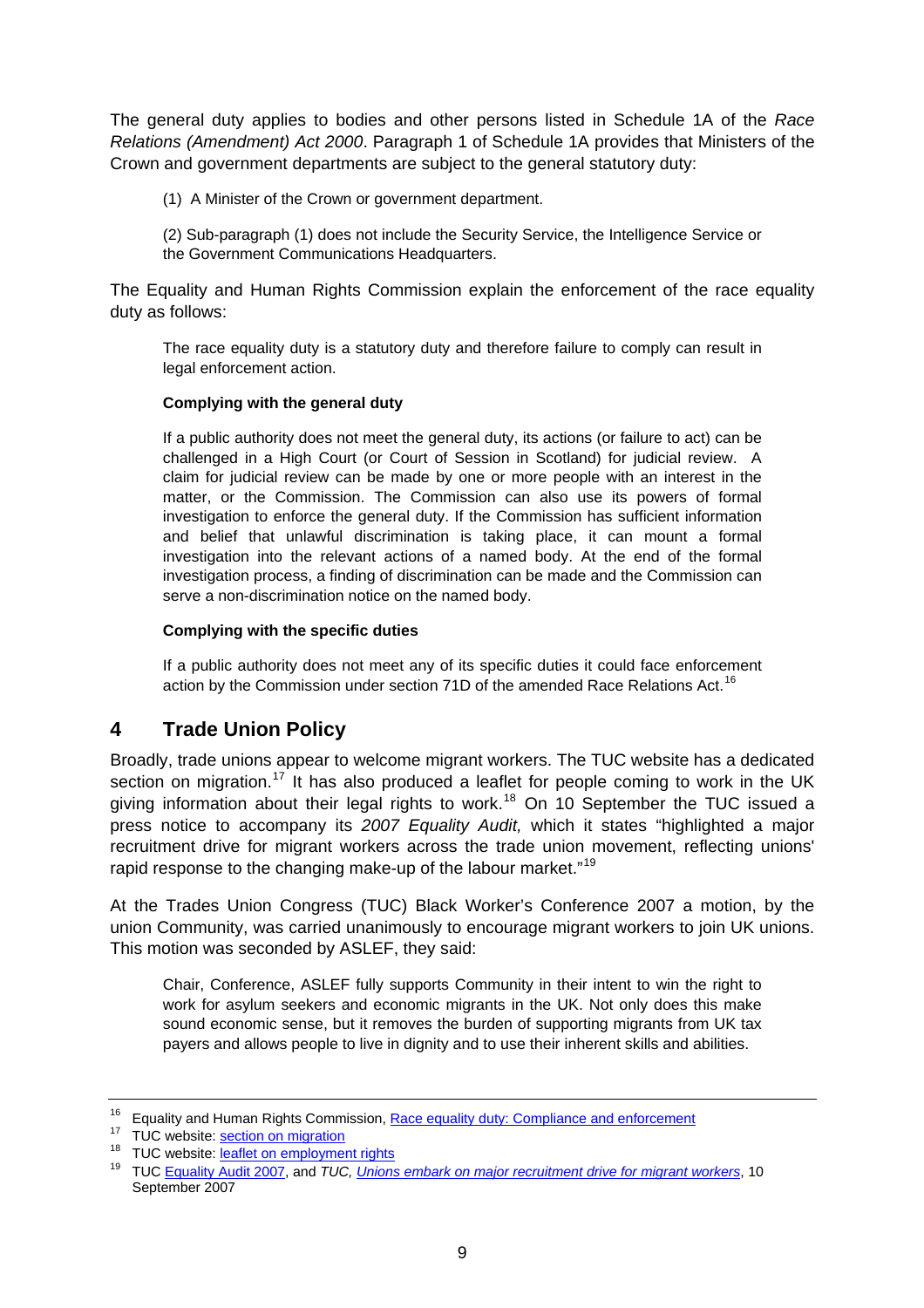The UK can, and does, not only benefit economically, but culturally and socially from the experiences that foreign workers bring with them. Unorganised labour, whether in the UK or abroad is a threat to the terms and conditions of UK workers, as these workers tend to earn lower wages and have fewer and poorer terms and conditions at work.<sup>[20](#page-9-0)</sup>

[…]

Unions need to prioritise the recruitment of migrant workers and to target resources to encourage them to join their appropriate unions. Resources need to be produced in a variety of languages and the TUC should be producing generic recruitment packs in at least Swahili, Arabic, Somalian, Russian, Polish and Romanian. There should also be appropriate information on the TUC website.

A TUC report, *the economics of migration: managing the impacts,* of June 2007, considered the relationship between immigration and the work of the trade unions:  $21$ 

It seems clear that immigration does not threaten the jobs of British-born workers overall, but there can be transitional problems, and the most disadvantaged workers may be the most likely to be disadvantaged in this process. We also know from anecdotal accounts that in certain, specific sectors migration may be causing job losses. For example, there is growing evidence that this may be happening in the construction sector although we know of no survey work which has been conducted to verify this.

This suggests three policy responses for unions. Firstly, unions should press for effective enforcement of current minimum employment standards, and make sure that migrant workers actually benefit from their rights to the minimum wage, sick pay, paid holidays and social security contributions. Secondly, unions should make an extra effort to organise migrant workers, extending union rates and conditions of employment to a vulnerable group of workers and thus ensuring that native workers are not undercut. Thirdly, British society generally gains from migrants' impact on output and their net fiscal contribution; it is only fair that the bulk of any gains should be used to enhance social security and services for those workers who may lose out, especially through extra rights to training and higher social benefit rates. The Treasury has recognised the case for "appropriate social protection instruments" to "prevent the most severe effects" of "short-term adjustment costs". Unfortunately the Treasury confines its discussion of the social purpose of social protection to the prevention of absolute destitution – this is not a fair bargain, and the trade union movement will insist that an open economy can only be operated fairly if the gains are applied to enhancing the social wage.<sup>[22](#page-9-2)</sup>

A Learning and Skills Council Report from January 2007 states that "it is generally accepted within evidence-informed debate that migrant labour does not generally disadvantage existing workers by displacing them or depressing wages".<sup>[23](#page-9-3)</sup> The House of Lords Economic Affairs Committee is currently conducting an inquiry into the economic impact of immigration in the UK.<sup>[24](#page-9-4)</sup> The Committee received written and oral evidence to the inquiry.<sup>[25](#page-9-5)</sup> This has

<span id="page-9-1"></span><span id="page-9-0"></span><sup>&</sup>lt;sup>20</sup> Patmore, P. BEMCC National Secretary, *Report Of The TUC Black Worker's Conference 2007*, 18 May 2007<br><sup>21</sup> TUC, *The economics of migration: managing the impacts*, June 2007<br><sup>22</sup> TUC, *The economics of migration: mana* 

<span id="page-9-3"></span><span id="page-9-2"></span>*market participation[,](http://readingroom.lsc.gov.uk/lsc/National/nat-migrantworkersandthelabourmarket.pdf) skills and skills provision for migrant workers*, January 2007<br>
<u>[House of Lords Economic Affairs Committee](http://www.parliament.uk/parliamentary_committees/lords_economic_affairs.cfm)</u><br>
<sup>25</sup> House of Lords Economic Affaire Committee. The Economic Impact of Inmigratic

<span id="page-9-4"></span>

<span id="page-9-5"></span><sup>25</sup> House of Lords Economic Affairs Committee, *The Economic Impact of Immigration*, [Written Evidence](http://www.parliament.uk/parliamentary_committees/lords_economic_affairs/eaffwrevid.cfm) and uncorrected oral evidence taken on [9 October 2007](http://www.publications.parliament.uk/pa/ld/lduncorr/econ091007ev1.pdf); [16 October 2007](http://www.publications.parliament.uk/pa/ld/lduncorr/econ161007.pdf); and [23 October 2007](http://www.publications.parliament.uk/pa/ld/lduncorr/econ231007.pdf)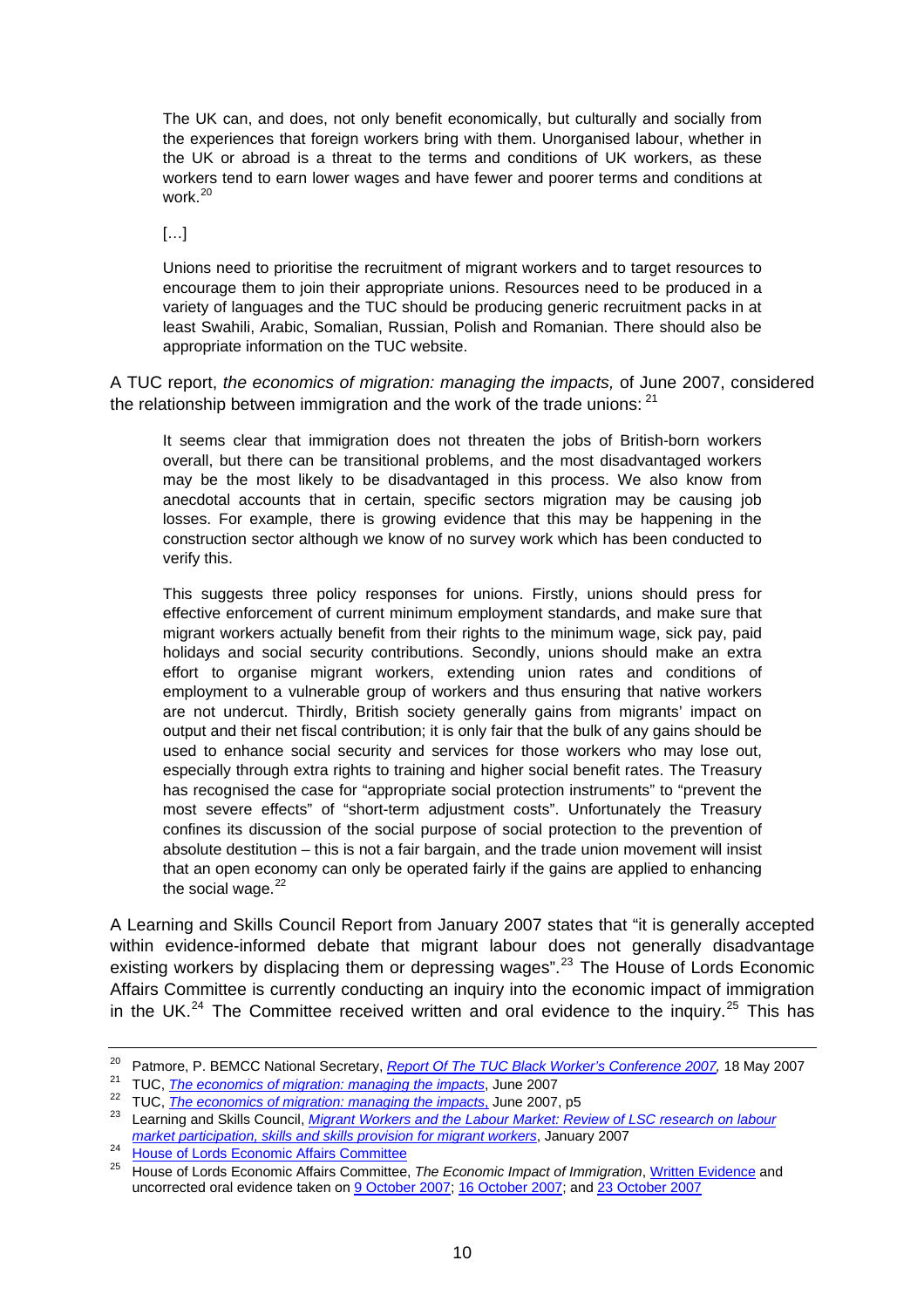<span id="page-10-0"></span>included a joint submission from the Home Office, Department for Work and Pensions and the Treasury.<sup>[26](#page-10-1)</sup>

# **5 Social security benefits and tax credits[27](#page-10-2)**

The rules governing social security benefits and tax credits for people coming to the United Kingdom from the European Economic Area are complex. The basic position is that there is no *general* entitlement to social security benefits for people coming to the UK from other countries in the European Economic Area. The provisions in EU law to coordinate social security rules for people moving from one Member State to another exist primarily to facilitate the free movement of labour within the European Economic Area (EEA).<sup>[28](#page-10-3)</sup> As such, they apply mainly to economically active people and their families. Economically inactive people, such as non-working lone parents, may face restrictions on their entitlement to benefit in the host country.

In order to claim the principal means-tested benefits such as Income Support, a person who has recently arrived in the UK must satisfy the 'Habitual Residence Test', or be treated as habitually resident. Since 1 May 2004 people have had to satisfy an additional test – the 'right to reside' test – in order to be considered habitually resident.

The term 'right to reside' in this context is perhaps a little confusing. Having a 'right to reside' does not simply mean that the person can live in a particular country. Not all European Economic Area (EEA) nationals will have the 'right to reside' even though they can all exercise free movement rights whatever their personal circumstances. This is because not all migrants can move from one EEA country to another and engage in certain activities, such as claiming benefits. In other words, only certain categories of person moving within the EEA will have, under EU law, certain guaranteed rights attached to their residence in the host country. This is what is meant by EEA nationals having a 'right to reside'. It is perhaps more helpful to think of 'rights of residence', and indeed the new EU Directive which sets out who has a right to reside when moving within the EEA is known as the *Rights of Residence Directive*. [29](#page-10-4)

Broadly speaking, a person who moves from one EEA country to another has a right to reside if they are working, or are able to support themselves. This applies to people from the 'old' EU countries as well as those from the new 'accession countries'.

On 30 April 2006, the new *Rights of Residence Directive* 2004/38/EC came into force, giving everyone, including economically inactive people, a right to reside for the first three months; but the UK Government amended the rules on access to benefits to ensure that people who have a right to reside solely on the basis of the new three-month right of residence will not satisfy the requirements.<sup>[30](#page-10-5)</sup>

<span id="page-10-1"></span><sup>26</sup> Home Office, DWP, HM Treasury, *[The Economic and Fiscal Impact of Immigration: A Cross-Departmental](http://image.guardian.co.uk/sys-files/Guardian/documents/2007/10/16/Economic.pdf)  Submission to the House of Lords Select Committee on Economic Affairs,* October 2007, Cm 7237 27 This section was provided by Steven Kennedy, Social Policy Section

<span id="page-10-3"></span><span id="page-10-2"></span><sup>&</sup>lt;sup>28</sup> The EEA comprises the EU Member States plus Iceland, Liechtenstein and Norway. Switzerland is not a member of the EEA but as a result of an agreement with the EU that came into force on 1 June 2002, Swiss nationals enjoy broadly the same rights as EEA nationals with regard to freedom of movement.<br><sup>29</sup> 2004/38/EC

<span id="page-10-5"></span><span id="page-10-4"></span><sup>30</sup> The *Social Security (Persons from Abroad) Amendment Regulations 2006* SI 2006/1026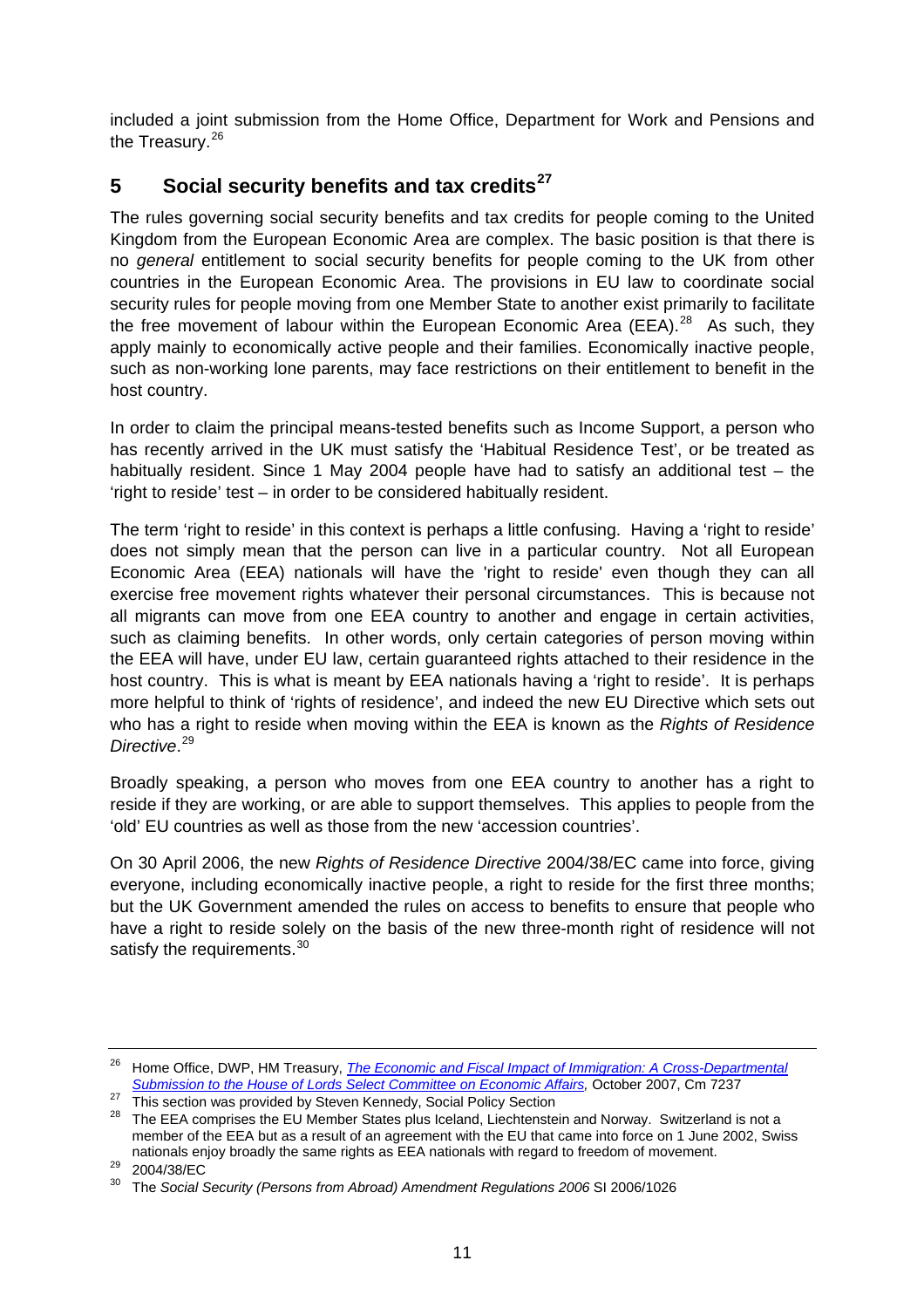# <span id="page-11-0"></span>**6 Unofficial industrial action in January/February 2009**

In late January/ early February 2009 strikes were staged by contract workers at around a dozen oil refineries, gas terminals and power stations in the UK. The strikes were reportedly triggered by the award of a contract by Total to IREM, an Italian engineering company, which is claimed will use its own workforce from Portugal and Italy.<sup>[31](#page-11-1)</sup> The strikes have raised issues again associated with Gordon Brown's Trades Union Congress pledge on 10 September 2007, to find an extra 500,000 "British jobs for British workers".<sup>[32](#page-11-2)</sup>

The *Financial Times* highlighted the use of British Jobs for British workers placards at the strikes:

The placards wielded by some of the striking workers demanding "British jobs for British workers" demonstrated how this pledge – uttered by Gordon Brown in 2007 – has returned to haunt the prime minister.

David Cameron, the Tory leader, said the "British jobs" rhetoric risked fuelling xenophobia, as well as contradicting the anti-protectionism argument Mr Brown was advancing in Davos on Friday.

"The prime minister should never have used that slogan," he said.

Business expressed concern that the natural political reaction of appearing to sympathise with the strikers' fears of job losses could spill over into protectionist rhetoric.

Martin Broughton, president of the CBI employers' body and chairman of British Airways, said the conflict between the pressure to protect domestic workers and the international logic for backing free trade was "one of the dilemmas that any politician has to face". [33](#page-11-3)

The slogan has also been used at sites where jobs for British workers has not been an issue:

Workers at Sellafield echoed the common refrain of safeguarding "British jobs for British workers". Though this is not an issue at Sellafield, union shop stewards said foreign companies elsewhere were undercutting and refusing to hire locals.

"If it happened there [Lindsey] it can happen anywhere," said Willy Doggert, an official with the GMB union, who is stripping asbestos at the site. "We want a level playing field."[34](#page-11-4)

Another FT article explains that the dispute and the use of the British jobs for British workers slogan has been politically difficult for the Prime Minister:

The dispute is politically fraught for the government, highlighting both fears about rising unemployment and the legal difficulties of trying to abide by Gordon Brown's 2007 pledge to create British jobs for British workers. Mr McFadden yesterday rejected suggestions this commitment was inconsistent with Mr Brown's anti-protectionist stance.

<span id="page-11-2"></span><span id="page-11-1"></span><sup>&</sup>lt;sup>31</sup> "ACAS called in as wildcat strikes spread" *Financial Times*, 30 January 2009<br><sup>32</sup> TUC, *[Speech by the Prime Minister Gordon Brown to TUC Congress](http://www.tuc.org.uk/congress/tuc-13692-f0.cfm)*, 10 September 2007<br><sup>33</sup> "Protectionist pressures begin to grow" *Fina* 

<span id="page-11-3"></span>

<span id="page-11-4"></span><sup>&</sup>lt;sup>34</sup> "Wildcat strikes spread to UK nuclear site" *Financial Times*, 2 February 2009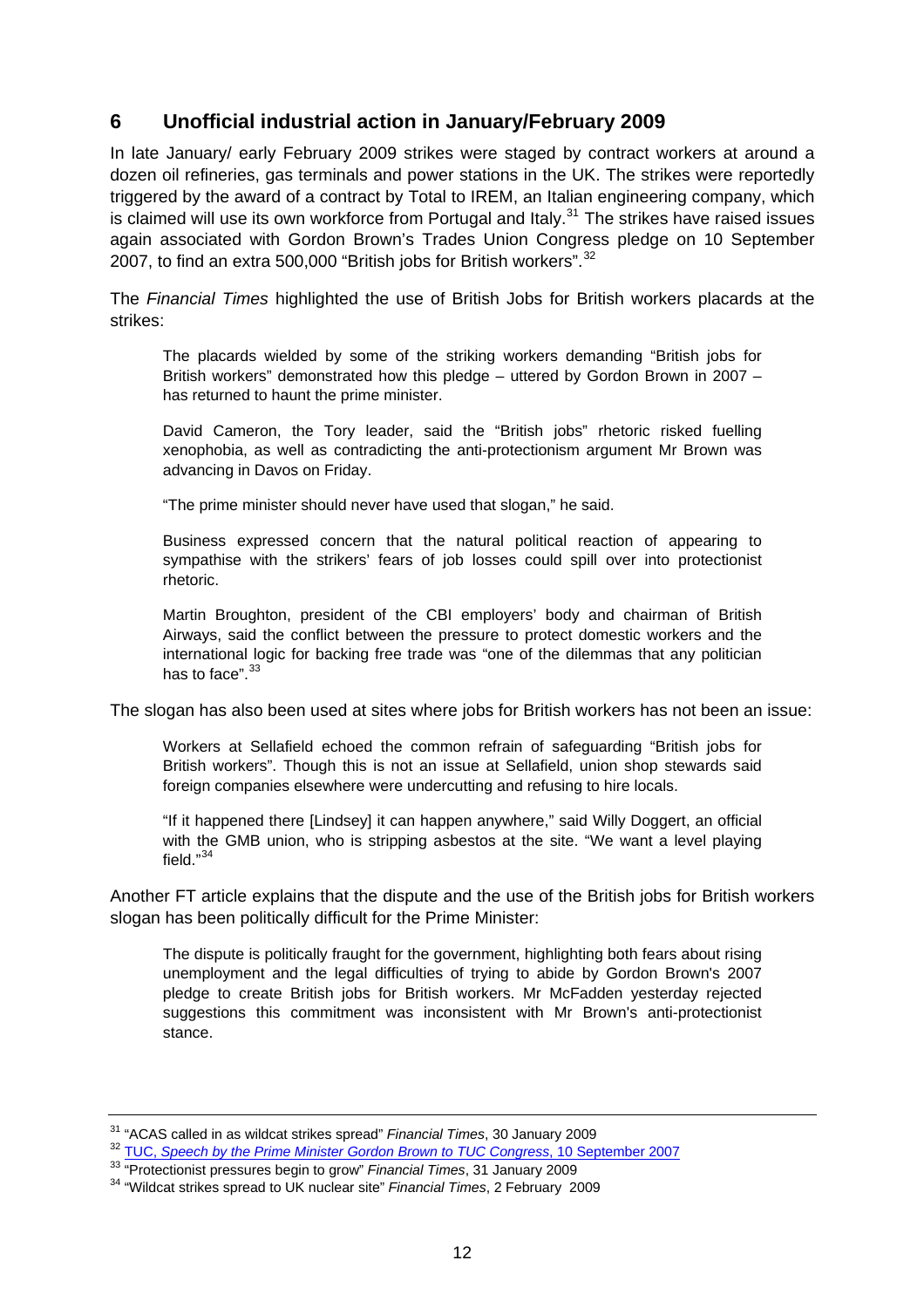"I don't think Gordon Brown has ever said he is in favour of trade barriers or in favour of a situation where UK companies could not operate in Europe and European companies could not operate here," he said.<sup>[35](#page-12-0)</sup>

In a BBC interview, the Prime Minister explained further what he meant when he talked about British jobs for British workers:

In his interview, to be broadcast today, the Prime Minister was asked what his message would be to those thinking of staging sympathy strikes on Monday.

"That that's not the right thing to do and it's not defensible," he replied. "What we've set up as a process to deal with the questions that people have been asking about what has happened in this particular instance."

He went on: "When I talked about British jobs, I was taking about giving people in Britain the skills, so that they have the ability to get jobs which were at present going to people from abroad and actually encouraging people to take up the courses and the education and learning that is necessary for British workers to be far more skilled for the future. $136$  $136$ 

The British National Party has announced its "sympathy" with what it calls a grass-roots "British Jobs for British Workers" sympathy strike campaign."<sup>[37](#page-12-2)</sup>

The *Financial Times* commented that the Prime Minister's use of the slogan could have "adverse" impacts:

Rarely can a soundbite have bitten back so ferociously. At the time, the promise was denounced by political opponents as "dog-whistle" politics, heard only by the constituency to which it appeals. But let's face it, it was more like a full-throated yell to the UK's xenophobes. As the recession deepens, you can expect this ill-judged promise to be invoked increasingly frequently, alongside injunctions to consumers to "Buy British" and banks to "Lend British".

Mr Brown's 2007 comment cannot be unsaid, so the question now is whether its adverse impact can be blunted. Both employers and unions have a role to play. The former need to ensure that they are above reproach. The fact that the dispute has been allowed to escalate is already evidence that the companies involved have mishandled the situation. The unions are careful to condemn the wildcat racism of some British workers. But they simultaneously warn companies against breaking European law by refusing to hire UK staff. Total and its Italian contractor, Irem, which is employing Italian and Portuguese workers at its Lindsey refinery, claim to have behaved fairly.

There are a few heartening signs. Even on the construction workers' website bearfacts.co.uk – where protesters can download placards with the "British jobs" pledge – some workers are remonstrating with intemperate comrades for fomenting nationalist fury. Job insecurity may cause these localised demonstrations to peter out. But Italian news agencies reported on Friday that the regional president of Sicily – where Irem is based – was threatening to retaliate by calling off talks about a local regasification joint venture with Royal Dutch Shell. This dog may already be off the  $leash<sup>38</sup>$  $leash<sup>38</sup>$  $leash<sup>38</sup>$ 

<span id="page-12-1"></span>

<span id="page-12-0"></span><sup>&</sup>lt;sup>35</sup>"ACAS called in as wildcat strikes spread" *Financial Times*, 30 January 2009<br><sup>36</sup> "Brown condemns British workers striking for jobs" *The Herald*, 2 February 2009<br><sup>37</sup> British National Party website, *Solidarity wit* 

<span id="page-12-3"></span><span id="page-12-2"></span>